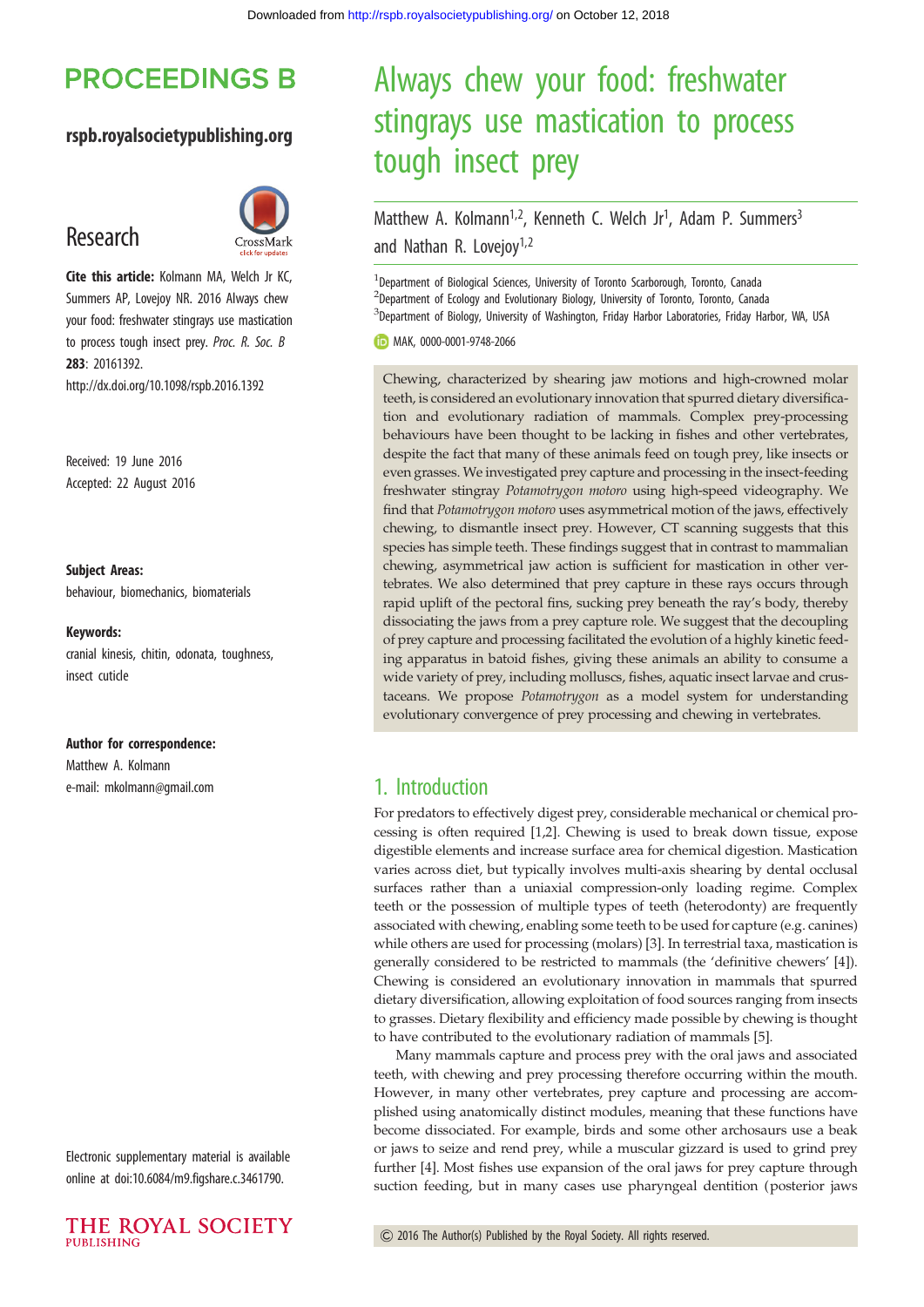derived from gill arches) to crush or grind prey [\[6,7\]](#page-7-0). In some cartilaginous fishes, notably batoids (skates, stingrays, etc.), prey capture and processing may be handled by two systems—prey capture is achieved with the disc (the morphological structure derived from encircling pectoral fins [\[8](#page-7-0)]), leaving the jaws and teeth for prey processing. In all these cases, different anatomical modules handle different functions, allowing for independent modular evolution [\[9\]](#page-7-0) and increased evolutionary flexibility.

In fishes, considerable variation in tooth shape, muscle motor activity and jaw kinematics suggests that prey processing is more diverse than previously expected [\[10,11](#page-7-0)]. Stingrays (Myliobatiformes) have conspicuously 'loose' jaw joints [\[12](#page-7-0)], a trait in common with mammals. Loose jaw joints allow for transverse (medio-lateral translation, as in bovids and cervids) as well as propalineal (longitudinal translation, as in rodents) translation of the jaws against one another [\[4\]](#page-7-0). Unlike mammals, stingrays have homodont dentitions; however, some species can reorient the teeth during feeding to a cusped occlusal surface, making them functionally heterodont [\[13,14](#page-7-0)]. Batoid fishes also exhibit unilateral, asymmetric muscle activity and asymmetric jaw action during lengthy prey-processing behaviours which strip invertebrate prey of their exoskeleton [\[15](#page-7-0)–[17\]](#page-7-0). Loose jaw joints, transverse or longitudinal translation of the lower jaw, asymmetrical (unilateral) jaw activity and heterodonty are all chewing-associated traits shared with mammals [\[18](#page-7-0)]. Stingrays then offer an interesting example of convergence in function with other masticating vertebrates, and are an apt model system for comparisons with other vertebrates.

Here, we analyse both prey capture and processing in the Neotropical freshwater stingray Potamotrygon motoro (Müller & Henle, 1841). This species is a member of a lineage of stingrays (29+ species) that probably invaded South American freshwaters during the Miocene [[19](#page-7-0)] and diversified across a range of dietary niches. We selected P. motoro as a model because it represents one of a few chondrichthyan species whose diet includes insects. Several potamotrygonid stingray species, including P. motoro, feed on chironomid, orthopteran, dipteran and odonate larvae [\[20](#page-7-0)–[23](#page-7-0)]. Chitin, a main component of insect cuticle, provides considerable toughness (fracture resistance) and strength (elastic energy storage) [\[24](#page-7-0)]. For these reasons, insect cuticle generally survives digestion through the gut of many insectivores, albeit in pieces. It is possible that the challenges of insect-feeding in the freshwater stingrays prompted the evolution of mastication in this clade, providing an interesting parallel with early mammals, many of which also fed on insects [[25\]](#page-7-0).

We used high-speed videography to investigate feeding behaviour by Potamotrygon motoro on different prey types. Our primary objective was to test whether this species uses chewing to process prey, as assessed by asymmetric motions of the jaws that shear and compress food between occlusal surfaces. We predicted that, across a range of prey types, chewing motions would be more exaggerated for more chitinous food items (insects and crustaceans). We also tested the hypothesis that P. motoro dissociates prey capture and processing by using the whole body (disc) to capture prey items, and the mouth and jaws for processing, as observed in two other batoid species [\[8\]](#page-7-0). Finally, as chewing is typically associated with heterodonty, we determined whether P. motoro are capable of reorienting their teeth, to produce a functionally heterodont condition.

## 2. Material and methods

#### (a) High-speed videography

Potamotrygon motoro  $(n = 4)$  were purchased from aquarium wholesalers and kept in 284 l aquaria with sand bottoms. All animals were fed a diet of processed seafood mixes and commercial elasmobranch foods. Rays were kept at a 12 L : 12 D cycle. Food was buried in the sand to promote natural foraging. We chose three frozen, dead experimental prey items: whole silversides (fishes), Palaemonetes shrimps, and Libellula and Aeshna genera odonate larvae. These three prey types span the diversity, in taxonomic and material terms, of P. motoro prey in the wild. In general, calcified chitin (crustaceans) is stiffer and less tough than insect chitin, which without mineralization can deform more freely during compression or tension [[24](#page-7-0)]. For feeding trials, rays were introduced into the filming aquarium and allowed to acclimate in water from their home aquarium for at minimum 2 h, with food being withheld for a prior 24 h period. Prey items were weighed prior to being placed in the feeding aquarium.

Stingrays were filmed in a custom 2901 clear acrylic aquarium which allowed viewing from all sides and the bottom, with bare bottom (i.e. no substrate). Rays were filmed feeding either at 250 frames  $s^{-1}$  for most prey capture behaviours or, if processing behaviours were particularly lengthy, 150 frames  $s^{-1}$  in order to not exceed the integrated memory of the camera system. Three high-speed cameras (model SPR-I, AOS Technologies, Baden Daettwil, Switzerland) were placed at orthogonal angles to the tank in order to capture ventral, lateral and frontal views simultaneously. Only ventral views were analysed in further methods. High-intensity, 70 W ( joules per second) mercury halide lights mounted on a retractable gantry could be raised/lowered to provide lighting. Video data were streamed via Ethernet to AOS IMAGING STUDIO software (AOS Technologies, Baden Daettwil, Switzerland), cropped to only the pertinent behaviours, and saved as .RAW files. These files were later converted to .AVI formats and read into ImAGEJ (ImageJ v. 1.40 (National Institute of Health, Bethesda, MD) as an iterated .TIFF stack for kinematic analysis. A prey capture event was considered successful if prey was captured, processed and then ingested.

#### (b) Feeding kinematics

To quantify asymmetrical jaw action, we examined the angular deviation of the jaws during feeding relative to a resting state (when the rays were not feeding; [figure 1\)](#page-2-0). This metric specifically quantified to what degree jaw protrusion during biting was asymmetrical (i.e. unilateral or restricted to only one side of the jaw). This method was also used to quantify the degree to which the medial symphysis of the lower jaw was flexed and then extended during feeding, which shears prey held in place by the opposing lateral rami of the jaw [[17](#page-7-0)]. In either case, prey is pinched and held in place by one side of the jaw, and either sheared against the opposing upper or lower jaw or pulled in tension when the symphysis is extended. Both cases allow for propalineal translation of the upper and lower jaws against each other as well as transverse shearing of opposing left and right rami of the jaws.

Prey processing is a complex routine and the distinction between capture and processing is difficult to pinpoint, but processing typically occurs when prey is ingested (moves beyond the gape into the pharynx). We observed that rays rarely swallowed insect prey immediately after ingestion, and instead spat prey back out of the mouth, then re-ingested it before maceration with the jaws. Thus, the second biting event was designated as the beginning of the prey-processing sequence for analyses, the start of prey winnowing. To determine whether feeding on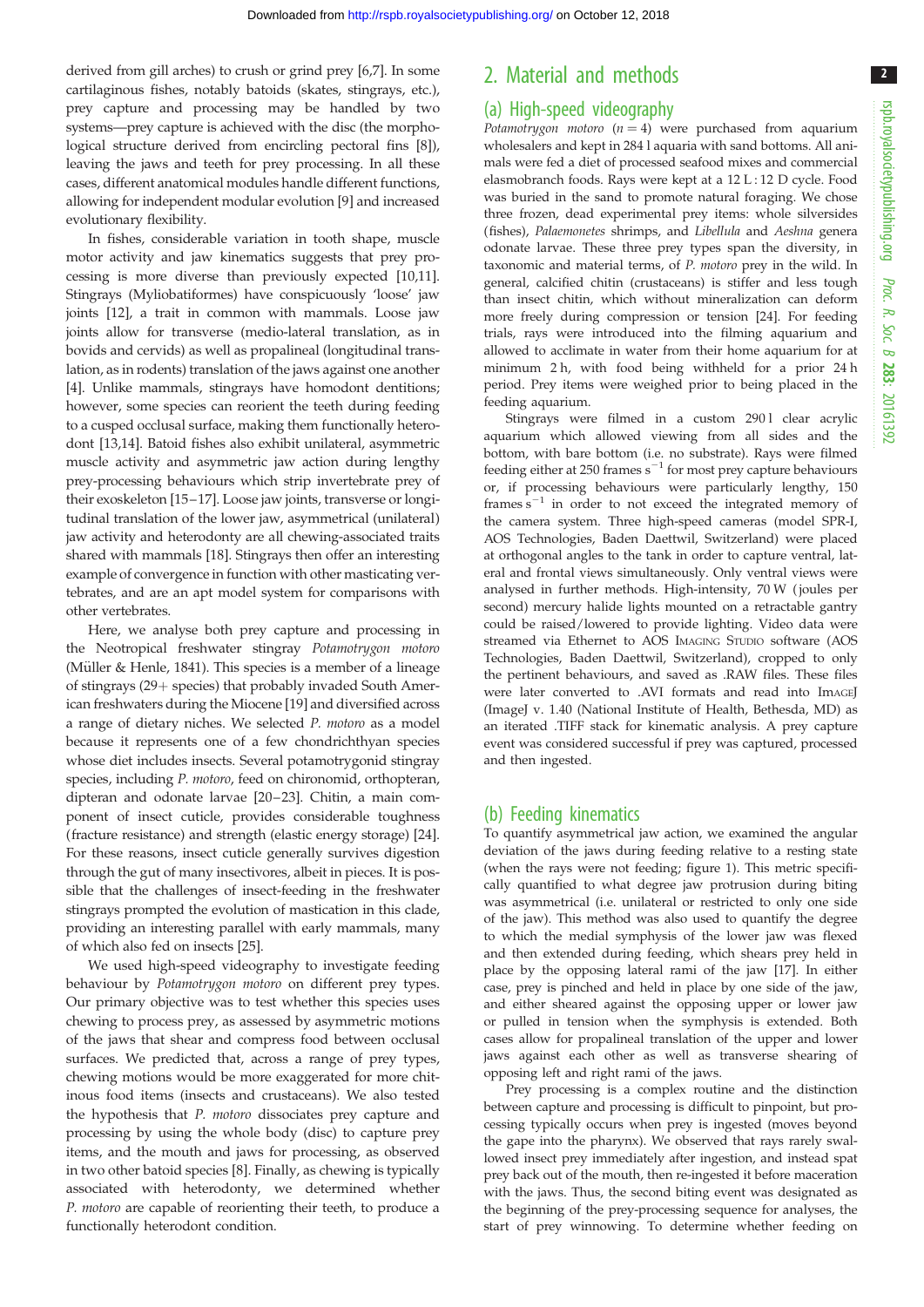<span id="page-2-0"></span>

Figure 1. Functional morphology of asymmetrical jaw protrusion in Potamotrygon motoro. (a) Resting jaw and hyomandibular articulations; (b) asymmetrical protrusion of jaws relative to kinetics of angular cartilage and hyomandibular articulations (inset and pointer: photo of asymmetrical protrusion of live Potamotrygon while feeding on insect larva); (c) medial flexion of mandibular (Meckelian) symphyses; (d) computed tomography scan of Potamotrygon motoro crania (inset: articulation of jaws to hyomandibular cartilage via dual angular cartilages). The number of angular cartilages varies in potamotrygonids, in P. motoro there are two angular cartilages (ii). These angular cartilages bridge the gap between the hyomandibulae (i) and the palatoquadrate (upper jaw; iii) and Meckel's cartilages (lower jaw; iv). (Online version in colour.)

insect prey required longer prey-handling times and more frequent biting, we tallied the number of bites as well as the duration of prey handling for 15 feeding events per prey type (five per individual) and calculated the bite rate as the number of bites divided by the duration of prey handling for each feeding event. In total, there were 45 analysed feeding events (15 events for each prey item).

For determining whether asymmetrical kinetic action of the jaws occurred more frequently when rays fed on chitinous prey, we analysed the first 15 bites from a processing cycle, for each prey type, per individual. We note that in addition to obvious biting, many more rapid and non-stereotyped motions of the jaws were observed, suggesting that prey processing also occurs deeper in the pharyngeal cavity. During these quick bites, the magnitude of jaw protrusion and gape size was limited, but considerable asymmetrical jaw motion (symphyseal flexion and asymmetrical jaw protrusion; figure 1; electronic supplementary material, video) was observed. These motions presumably reflect internal processing events that cannot be recorded with these methods [\[26\]](#page-7-0). Beginning with the onset of lower jaw depression and finishing at time of upper jaw retraction (which proceeded after jaw closure, i.e. the actual 'bite'), we measured the maximum deviations for symphyseal flexion and angle of jaw protrusion from a resting state. For prey capture, the onset of rostral lifting was chosen as time zero, with the rest of the kinematic variables examined occurring relative to this moment. Peak rostral lifting occurred when the anterior edge of the disc, closest to the prey reached peak height.

#### (c) Statistical analyses

Mixed models were used in order to account for multiple recordings from single individuals in our dataset, essentially a one-way ANOVA with fixed and random effects. Linear mixed models (LMMs) account for individual variation as a random effect as long as data follow a normal distribution. The R package lme4 was used to generate LMMs on our capture dataset with 'Individual' as our random effect, and uses maximum likelihood to estimate the parameters of our equation model. Prey type and prey mass were treated as covarying explanatory variables against separately analysed kinematic response variables. To determine which distribution best fit our data, we visualized each variable using the MASS package in R while simulating a normal, lognormal, Poisson, gamma and negative binomial distribution. In the case of non-normal variables, we used generalized mixed models (GLMMs) with the corresponding coefficient modifier to fit the data. Analysis of deviance (Type II Wald  $\chi^2$ -test) was used to generate p-values for LMM and GLMM results, coupled with Tukey tests for finding significant differences among specific variables.

Because prey are comminuted over time and predator feeding behaviour reflects this change in prey integrity, analysis of how aspects of feeding kinematics change over time are essentially auto-correlated, with measurements closer in time expected to resemble one another more than measurements taken farther apart in time. In order to examine how asymmetrical jaw action varied between prey types generally, as well as how patterns of asymmetrical kinesis change over time when feeding on different prey, we used time-explicit growth models using a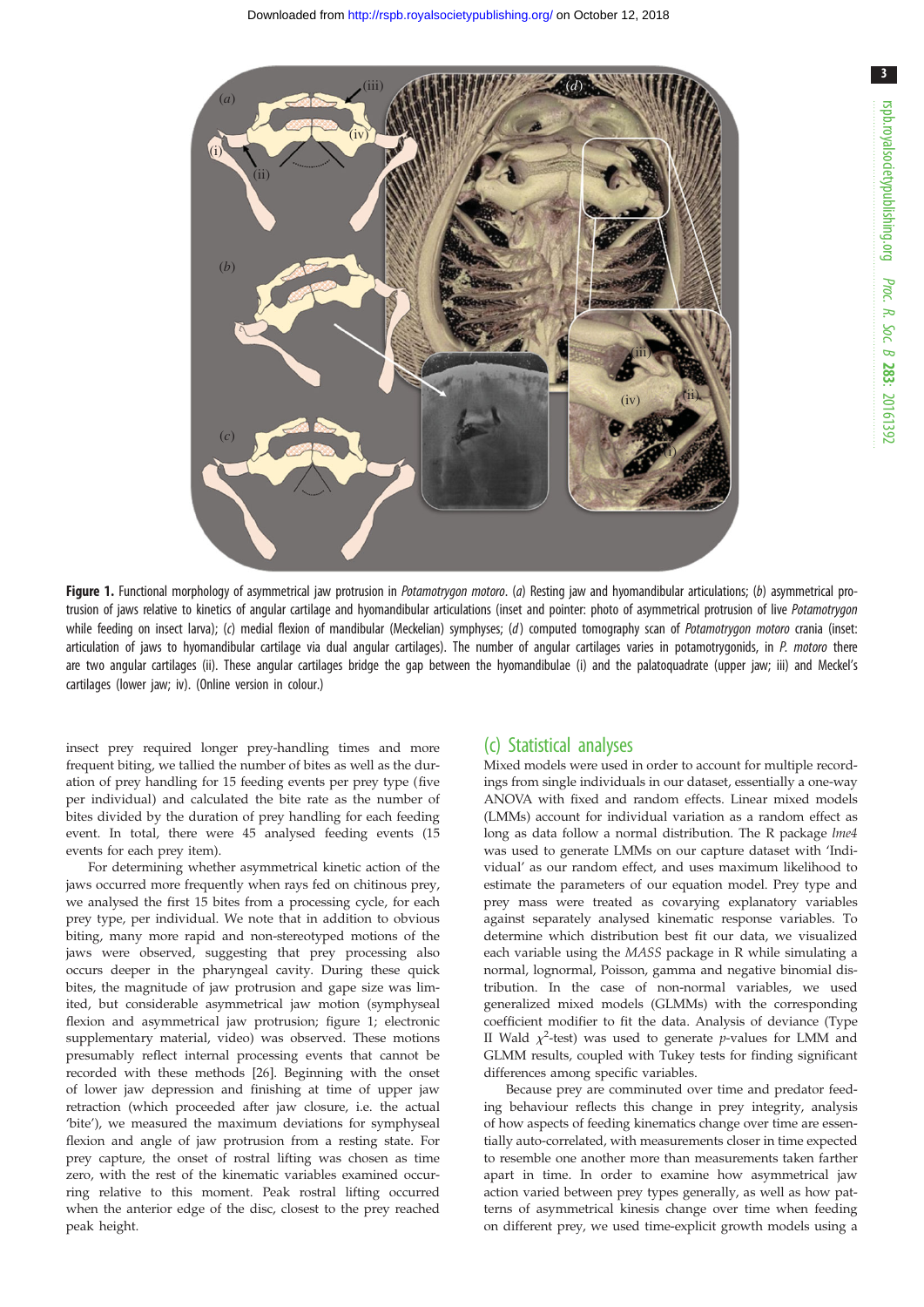Table 1. Linear mixed model results of prey-processing kinematics for prey type and mass.

| model                                  | covariate | <b>Tukey results</b> | estimates | standard error | t-value | <i>p</i> -value |
|----------------------------------------|-----------|----------------------|-----------|----------------|---------|-----------------|
| number of bites                        | prey type |                      | 17.48     | 4.41           | 3.96    | < 0.001         |
| $n = 15$ per prey item                 |           | $fish$   insect      | 34.96     | 4.45           | 7.86    | < 0.001         |
|                                        |           | shrimp $ $ fish      | 10.55     | 4.60           | 2.29    | 0.057           |
|                                        |           | shrimp   insect      | $-24.41$  | 4.25           | $-5.74$ | < 0.001         |
|                                        | prey mass |                      | $-16.75$  | 14.30          | $-1.17$ | 0.241           |
| duration of prey handling              | prey type |                      | 7.08      | 1.79           | 3.95    | < 0.001         |
| $n = 15$ per prey item                 |           | $fish$   insect      | 13.31     | 1.81           | 7.36    | < 0.001         |
|                                        |           | shrimp $ $ fish      | 3.98      | 1.87           | 2.13    | 0.084           |
|                                        |           | shrimp   insect      | $-9.32$   | 1.73           | $-5.40$ | < 0.001         |
|                                        | prey mass |                      | $-5.55$   | 5.81           | $-0.96$ | 0.339           |
| bite rate                              | prey type |                      | 2.57      | 0.19           | 13.26   | 0.457           |
| $n = 15$ per prey item                 |           | fish $ $ insect      | 0.23      | 0.20           | 1.16    | 0.480           |
|                                        |           | shrimp $ $ fish      | 0.05      | 0.20           | 0.24    | 0.968           |
|                                        |           | shrimp   insect      | $-0.18$   | 0.19           | $-0.94$ | 0.612           |
|                                        | prey mass |                      | $-0.55$   | 0.63           | $-0.87$ | 0.386           |
| significance level ( $\alpha = 0.05$ ) |           |                      |           |                |         |                 |

LMM framework. We contrasted increasingly complex models accounting for individual variability, auto-correlated error structure, slope and intercept variability and used the Akaike information criterion (AIC) to determine the models which best fit our data for measurements of symphyseal flexion and asymmetrical protrusion, separately. As with regular LMMs, analysis of deviance (Type II Wald  $\chi^2$ -test) was used to generate p-values, coupled with Tukey tests for finding significant differences between specific variables [[27](#page-7-0)]. All statistical analyses were performed in R (v. 2.15.0, [www.](http://www.theRproject.org) [theRproject.org\)](http://www.theRproject.org).

#### (d) Computed tomography scanning

In order to examine tooth morphology, and whether teeth reoriented during jaw protrusion (non-asymmetrical, in this case), we used one of the experimental animals (P. motoro) from filming trials in computed tomography (CT) scanning. For comparison, we also examined a specimen of Potamotrygon orbignyi (Castelnau, 1855), a congeneric insectivorous freshwater stingray species. For both specimens, the oral cavity was filled with flexible hobby foam until the jaws attained a protruded state. Specimens were scanned with a Bruker Skyscan 1173 at the Karel F. Liem Bioimaging Center at Friday Harbor Labs at  $60 \text{ kV}$  and  $100 \mu\text{A}$  and a voxel resolution of  $35.5 \mu m$ . Specimens had their pectoral fins removed in order to fit within the CT scanner, and were wrapped in alcohol-saturated cheesecloth in large Ziploc bags. The images were reconstructed and visualized with AMIRA (v. 5.0, Mercury Computer Systems, Inc., USA).

## 3. Results

#### (a) Prey-processing kinematics

We observed asymmetrical jaw action in all prey-processing trials as evidenced by consistent symphyseal flexion and asymmetrical jaw protrusion across all prey types (tables 1 and [2](#page-4-0)). During each bite, some asymmetrical jaw action (symphyseal flexion and/or asymmetrical protrusion) is observed. Prey handling, including degree of asymmetric protrusion and symphyseal flexion, differed between insect prey and less tough prey like fish and shrimp. Handling durations were, on average, at least twice as long for insects  $(18.6 +$ 1.76 s.e.) compared with other prey (shrimp,  $9.19 \pm 0.12$  s.e.; fish,  $5.84 + 0.71$  s.e.; table 1). Linear mixed model results show that the duration of prey processing differed significantly among prey types ( $p < 0.0001$ ), regardless of prey mass ( $p =$ 0.241). LMM results also showed handling duration times for insect prey to be significantly different from other prey types (insects | fish,  $p < 0.0001$ ; insects | shrimp,  $p < 0.0001$ ), while fish and shrimp prey did not differ from one another ( $p =$ 0.084) (table 1). Insect prey incurred twice as many bites on average as shrimp prey (insects,  $47.13 + 4.21$  s.e.; shrimp,  $22.40 + 3.07$  s.e.), and more than three times the number of bites compared with feeding on fish (fish,  $13.70 \pm 1.32$  s.e.). The number of bites during a prey handling bout also significantly differed among prey types ( $p = 1.5 \times 10^{-15}$ ), but did not differ significantly with prey mass ( $p = 0.241$ ) according to LMM analyses. LMM results confirmed that the number of bites during feeding on insects was significantly different from other prey types (insects | fish,  $p < 0.0001$ ; insects | shrimp,  $p < 0.0001$ ), while fish and shrimp prey did not differ from one another ( $p = 0.241$ ) (table 1). Finally, bite frequency did not differ significantly among prey types ( $p = 0.46$ ) or according to prey mass ( $p = 0.39$ ) (table 1) and averaged about 2.5 Hz ( $+0.08$  s.e.) across prey types.

Time-explicit growth modelling revealed similar trends as general LMM results for the effect of prey type on asymmetrical jaw protrusion during prey processing ([figure 2](#page-4-0) and [table 2](#page-4-0)). For both asymmetrical jaw protrusion angle and symphyseal flexion, we found that models which incorporated an autoregressive structure with serial correlations incorporating how feeding variables changed over the course of the processing event were necessary to improve model fitting  $(AIC = 3792$  versus 3847). The random effect of individual variation explained approximately 0.9–6.0% of the variance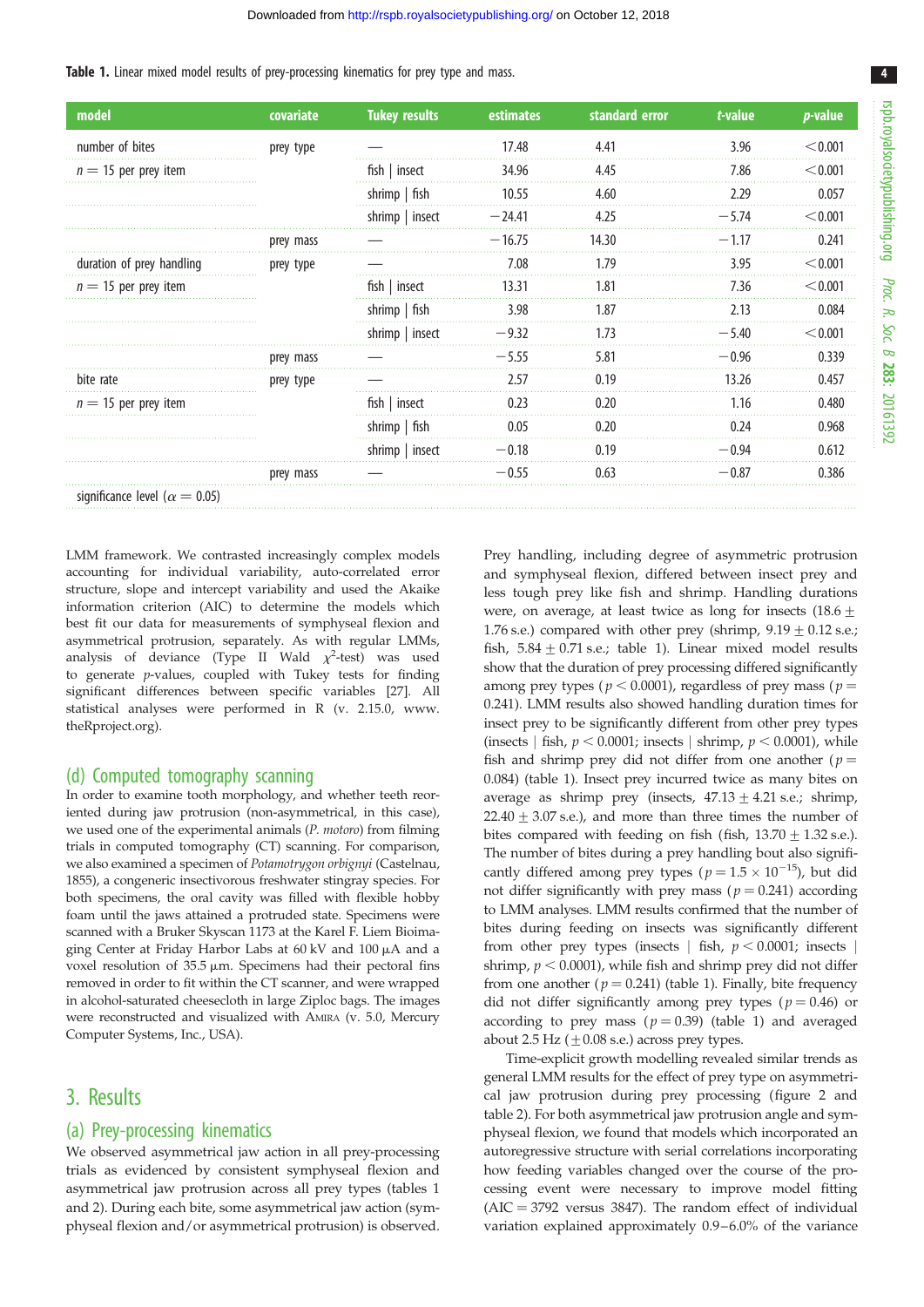<span id="page-4-0"></span>

Figure 2. Growth model plots for angular deviations of the jaws in P. motoro during prey-processing behaviour for three different prey types.

|  |  |  |  |  |  | Table 2. Growth model results for angular deviations of the jaws during prey processing. |
|--|--|--|--|--|--|------------------------------------------------------------------------------------------|
|  |  |  |  |  |  |                                                                                          |

| model                                  | covariate | <b>Tukey results</b> | value   | standard error | t-value | <i>p</i> -value |
|----------------------------------------|-----------|----------------------|---------|----------------|---------|-----------------|
| angular jaw protrusion                 | prey type |                      | 8.48    | 1.37           | 6.17    | < 0.001         |
| $n = 15$ per prey item                 |           | $fish$   insect      | 4.52    | 1.06           | 4.27    | < 0.001         |
|                                        |           | shrimp   fish        | $-0.09$ | 1.08           | $-0.08$ | 0.996           |
|                                        |           | shrimp   insect      | $-4.61$ | 1.02           | $-4.53$ | < 0.001         |
|                                        | prey mass |                      | 1.97    | 3.64           | 0.54    | 0.588           |
|                                        | time      |                      | $-0.39$ | 0.08           | $-5.17$ | < 0.001         |
| symphyseal flexion                     | prey type |                      | 4.33    | 0.49           | 8.77    | < 0.001         |
| $n = 15$ per prey item                 |           | fish $ $ insect      | 3.34    | 0.52           | 6.46    | < 0.001         |
|                                        |           | shrimp   fish        | 1.35    | 0.53           | 2.54    | 0.030           |
|                                        |           | shrimp   insect      | $-1.99$ | 0.50           | $-4.02$ | < 0.001         |
|                                        | prey mass |                      | $-0.61$ | 0.53           | 2.54    | 0.721           |
|                                        | time      |                      | $-0.21$ | 0.04           | $-5.33$ | $<$ 0.00        |
| significance level ( $\alpha = 0.05$ ) |           |                      |         |                |         |                 |

in symphyseal flexion and asymmetrical jaw protrusion, respectively. Feeding bouts on insect prey were characterized by a greater significant (mean  $4.5^{\circ} \pm 1.06$  s.e.;  $p < 0.0001$ ) asymmetrical angular deviation from other prey types, decreasing over the extent of the prey-processing event (mean  $-0.3^{\circ} \pm 0.08$  s.e.;  $p < 0.0001$ ). Effect of prey mass on asymmetrical protrusion was not found to vary significantly with time or prey type ( $p = 0.588$ ). Flexion at the medial jaw symphyses was significantly greater (insects,  $3.3^{\circ} \pm 0.52$  s.e.,  $p < 0.0001$ ; shrimp,  $1.3^{\circ} \pm 0.53$  s.e.,  $p = 0.01$ ) than during prey processing on other prey, and the amount of flexion decreased over the extent of the prey-processing event (mean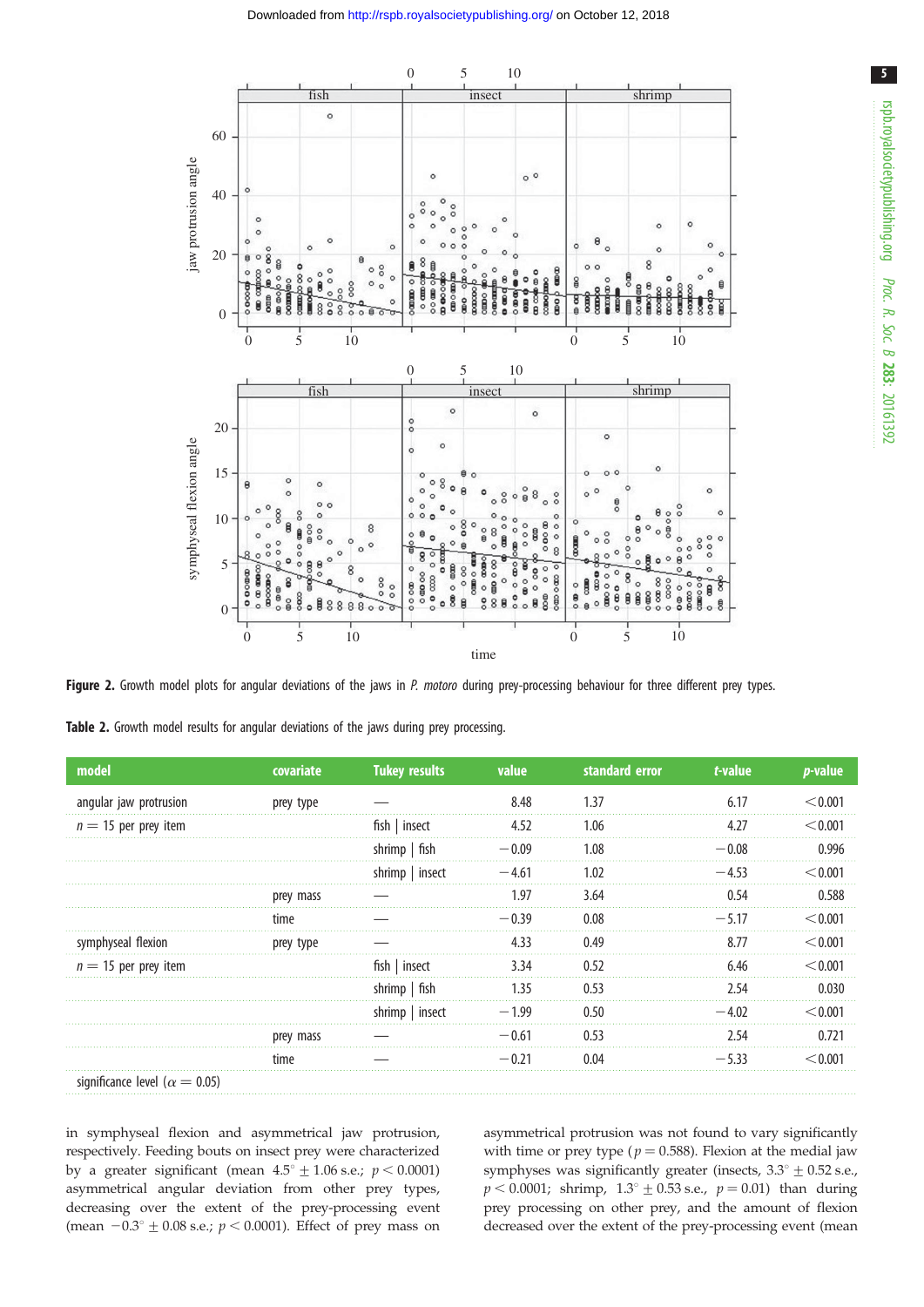6



Figure 3. Computed tomography scans of (a) P. motoro teeth (the animal analysed in this study, an insect-feeding generalist predator) and (b) P. orbignyi (a sympatric, insect-feeding specialist). Jaws were protruded normally (as opposed to asymmetrically), flexing the mandibular symphyses. This action pinches the dental ligament, reorienting the teeth in some batoids [[14](#page-7-0)]. (Online version in colour.)

 $-0.2^{\circ} \pm 0.04$  s.e.;  $p < 0.0001$ ). As with asymmetrical protrusion, prey mass was not found to contribute to symphyseal flexion during prey processing ( $p = 0.72$ ).

#### (b) Prey capture kinematics

Potamotrygon motoro captures prey with a rapid uplift of the anterior disc region, drawing prey beneath the body. Once prey is 'corralled' beneath the disc, subsequent body repositioning manoeuvres prey towards the mouth, assisted by pelvic fin 'punting' [\[28\]](#page-7-0). After the disc was sealed against the substrate, prey was either sucked into the mouth by lower jaw depression or gripped by simultaneous lower jaw depression and upper jaw protrusion. Mouth closure occurred quickly (mean =  $0.09 s +$ 0.02 s.e.), before jaw protrusion concludes. Once mouth closure occurs, jaws are retracted and then almost immediately (less than 0.01 s) re-extended, opened and closed again in a sequence which marks the beginning of prey processing. Capture kinematics, such as jaw protrusion, disc-lifting and jaw closure, were broadly comparable across prey categories; however, feeding events on larger prey items were associated with more failed capture attempts and involved repositioning of the body over the prey item. In all cases, across all prey types, we observed asymmetric, unilateral jaw motions during capture (electronic supplementary material, table S1).

#### (c) Tooth reorientation

We did not observe noticeable reorientation in the teeth of P. motoro when the jaws were protruded and during symphyseal jaw flexion. However, in the related insectivore Potamotrygon orbignyi, we observed noticeable tooth reorientation during jaw protrusion. The average angle of tooth cusp reorientation in *P. orbignyi* varied from  $8.5^{\circ}$  to  $28.1^{\circ}$  (mean =  $15.8^{\circ}$ ) from the resting angle (figure 3).

### 4. Discussion

## (a) Do stingrays use mammal-like chewing to

#### process prey?

While several definitions of chewing have been proposed [\[2,4,29,30\]](#page-7-0), we define chewing as an interaction of upper and lower teeth which both compresses and shears food between occlusal surfaces during asymmetric motion of the jaws. Although one of the most frequently cited hallmarks of mammalian chewing is translational, opposing motion of the upper versus lower jaws (i.e. the 'power stroke'), some of the most successful mammalian chewers, rodents, lack a translational action of the jaw, relying instead on propalineal, longitudinal shearing instead [[4\]](#page-7-0). When processing all types of prey, P. motoro stingrays show clear evidence of asymmetrical, transverse motion of the jaws, owing to loose mandibular symphyses and jaw joints, which allow the left and right rami of the jaws to move independently. Videos also appear to show longitudinal translation of the upper versus lower jaws, although confirming these kinematic sequences requires detailed imaging of internal anatomy, perhaps through X-ray videography. The freshwater stingray P. motoro uses asymmetric, unilateral movements of the jaws to successfully reduce tough insect cuticle during feeding, suggesting that stingrays and mammals have found a similar kinematic solution for feeding on tough prey. Loose jaw and symphyseal joints coupled with documented unilateral muscle activity [[17\]](#page-7-0), allow for independent movement of the upper and lower jaws relative to one another in batoid fishes, a hallmark of mammalian-style chewing kinematics.

Another hallmark of mammal-like chewing is the use of high-crowned tribosphenic molars, which raises the question: does chewing really require complex teeth? Our results indicate that complex, asymmetrical jaw motions enable insect consumption by Potamotrygon motoro, despite the homodont dentition of this species. This contrasts with mammals, which rely on similar kinematic behaviours, but also have intricate tooth morphologies [[31](#page-7-0)–[33\]](#page-7-0). However, P. motoro is a dietary generalist, and there is some evidence suggesting that larger individuals include insects in their diet, while smaller individuals eat more crustaceans and fishes [\[22](#page-7-0)]. We note that the congeneric and sympatric Potamotrygon orbignyi includes more insects in its diet than P. motoro [[34](#page-7-0)], and can reorient its teeth, making it facultatively heterodont. Thus, it may be that true or obligate insectivores require both complex kinematic jaw function and teeth with complex tooth shapes.

Our finding of chewing behaviour in freshwater stingrays adds this taxon to a list of other non-mammalian animals that use complex jaw kinematics to process complex prey [\[4\]](#page-7-0). Gerry et al. [\[17](#page-7-0)] documented that both sharks and skates use asynchronous muscle motor patterns during prey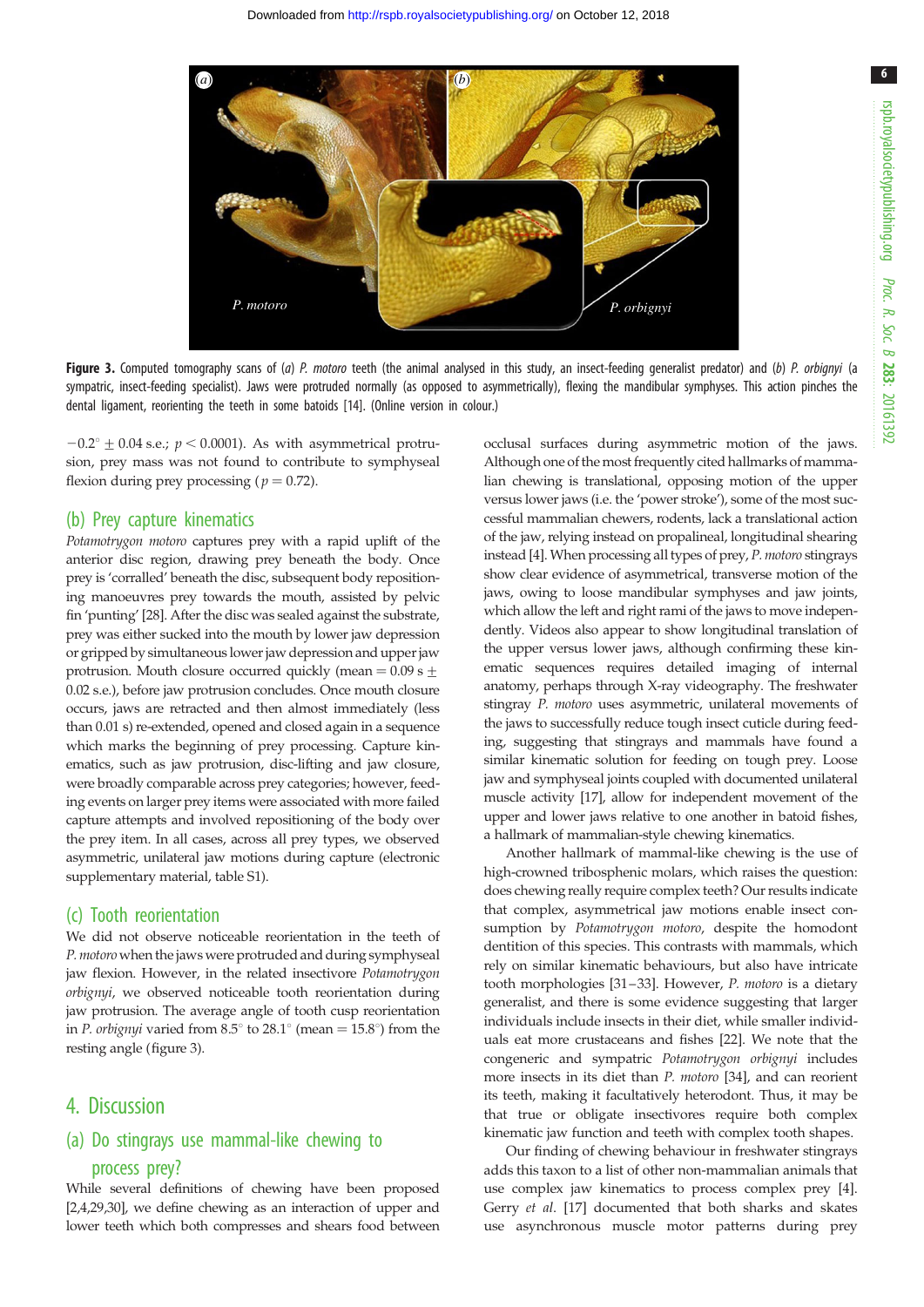7

processing. Skates in particular use unilateral jaw muscle activation and simple, piercing teeth to effectively 'pinch' prey on one side of the jaw, and use hydrodynamic jetting to dissemble these prey. In fact, there are many examples of vertebrates which feed on tough, stiff or other manners of complex prey, which do so with relatively simple teeth and complex jaw kinematics, including tuataras and Uromastix lizards. Some herbivorous pleurodiran turtles and tortoises process food with an absence of teeth entirely [\[4,35](#page-7-0)–[37](#page-7-0)]. Translational motion alone, we suggest, is sufficient for shearing complex prey apart—while complex tooth morphologies in mammals are a reflection of highly stereotyped jaw motions, which lead to regimented, low-variability mastication cycles [[38,39\]](#page-7-0).

The decoupled nature of the cranial skeleton (euhyostyly) in skates and rays allows these fishes to independently position the jaws relative to one another, as well as the cranial skeleton [\[15](#page-7-0)–[17](#page-7-0)]. A similar effect of decoupled feeding structures is evident in some teleost fishes, notably black carp and grass carp (Cyprinidae), which use the independent rami of the lower pharyngeal jaws to shear prey against upper pharyngeal dentition, and show complex asymmetrical muscle activation patterns [\[6,7\]](#page-7-0). The anatomical traits and behaviours characterizing 'chewing' as a prey-processing behaviour are found in a broader context than just mammal (or even amniote) systems. Stingrays have many of the hallmarks of chewing: loose jaw joints, medio-lateral movement of occluding tooth surfaces, asymmetrical jaw and muscle action, and, at least in the insect-feeding specialist P. orbignyi, heterodont dentitions. But in the case of large generalist insectivores like P. motoro, as well as many reptiles and archosaurs, complex heterodont tooth morphologies are not required to process tough prey.

#### (b) Why do stingrays chew?

Batoid fishes represent much of the trophic ecological diversity within the elasmobranch fishes, perhaps facilitated by behavioural plasticity of the feeding apparatus [\[40](#page-7-0)–[42\]](#page-7-0). Stingrays spend a puzzling amount of time processing prey, during which they are conspicuous to predators and competitors in the wild. Gerry et al. [[17](#page-7-0)] documented that both sharks and skates change prey-processing behaviour to suit complex or tough prey, as documented here for Potamotrygon. Greater overall jaw kinesis and longer prey-handling times occurred when Potamotrygon fed on chitinous prey, markedly greater for insects over shrimp, and for both kinds of chitinous, arthropod prey over fish. The rate of biting during processing remained constant regardless of prey, while asymmetrical action of the jaws and frequency of biting decreased over the duration of the feeding event. This suggests that P. motoro uses some stereotypy for feeding on complex prey, biting at comparable rates regardless of prey, but change the manner in which jaw action occludes against prey, as well as how long processing cycles continue. The decreasing extent to which these rays use abrupt, asymmetrical action of the jaws suggests that Potamotrygon modifies its behaviour to reflect the progressive dismantling of prey during processing. This mechanical feedback allows predators to respond to nuances of prey material and structural toughness during feeding, another trait in common with mammalian chewers [\[38\]](#page-7-0). This ability to modulate prey processing has allowed stingrays to access myriad trophic niches across numerous habitats, faced with novel prey like aquaticinsect larvae. This plasticity of feeding behaviour may explain why, despite entrenched competitors in novel habitats, freshwater rays were successful in making the transition from marine to freshwater environments [[43](#page-8-0)].

## (c) 'Look Ma, no hands!'—decoupling prey capture from prey processing

We determined that Potamotrygon motoro uses its appendicular skeleton (its disc) for prey capture and its jaws for prey processing, effectively dissociating the functional anatomy of these two processes. In other fishes, decoupling of prey capture from prey processing is a function of having two sets of jaws, oral and pharyngeal, of which the latter performs the majority of processing [[44](#page-8-0)]. In some fish lineages, decoupling of anatomical modules during feeding behaviour has led to radical changes in the morphology of formerly integrated cranial modules, correlated with increased diversification in these lineages [\[9](#page-7-0)]. Using the body as a method of prey restraint or to outright capture prey is prominent in other vertebrates outside fishes (e.g. predatory birds use talons to hold and suffocate prey, bats capture fish from rivers with their hindlimbs, and small and large mammals alike often grasp and rend prey using their forelimbs [[45](#page-8-0)–[47](#page-8-0)]). Although rare in bony fishes, prey capture using the pectoral fins occurs in other batoids, such as guitarfishes and skates [[8,15,26](#page-7-0),[48](#page-8-0)]. We suggest that using the appendicular skeleton to trap prey is an innovation that was made possible by the evolution of the pectoral fins to encircle the front of the head, forming a flexible, flattened disc, and has evolved at least twice, independently in modern stingrays (Myliobatiformes) and skates (Rajiformes) [[41](#page-7-0)]. In turn, this innovation may have facilitated the evolution of extreme jaw kinesis and chewing behaviour in these stingrays. We suggest that asymmetrical jaw kinematics are a frequent motif of stingray and, more generally, batoid feeding—a function of their decoupled, loose jaws and cranial skeletal architecture. These properties establish Potamotrygon as a model system for understanding evolutionary convergence of prey processing and chewing in vertebrates.

Data accessibility. All primary datasets regarding prey processing have been uploaded to Dryad digital database, available at [http://dx.](http://dx.doi.org/10.5061/dryad.1bt27) [doi.org/10.5061/dryad.1bt27](http://dx.doi.org/10.5061/dryad.1bt27) [[49\]](#page-8-0).

Authors' contributions. M.A.K. carried out videography filming trials, under supervision of K.C.W. M.A.K. headed data analysis, with input from K.C.W. M.A.K. and A.P.S. scanned and rendered computed tomography scans. M.A.K. drafted the manuscript, with equal contributions by K.C.W., A.P.S. and N.R.L. All authors gave final approval for publication.

Competing interests. We declare we have no competing interests.

Funding. This work was supported by an American Elasmobranch Society Research Award, a Sigma Xi Grant-in-Aid-of-Research, and an Ontario Trillium Scholarship to M.A.K.; Natural Sciences and Engineering Research Council of Canada (NSERC) Discovery Grant no. 386466 to K.C.W.; National Science Foundation (NSF) Division of Integrative Organismal Systems grant no. 1256602 to A.P.S.; and NSERC Discovery Grant no. 06221 to N.R.L.

Acknowledgements. M.A.K. dedicates this manuscript to Dean Grubbs and Neil Aschliman, mentors and friends who convinced us of the incredible diversity and ecological significance of batoids way back when. We thank S. McCauley, A. Elbassiouny and R. Castaneda for assistance with odonate collection. A. Elbassiouny, M. Dobrovetsky, A. Ahmad, E. Lehmberg and J. Pearce were instrumental in providing adequate care for our experimental animals. A. Gristock and D. Lauzon solved critical aquatic facility issues in the best interests of the animals. M. Dean and, in particular, D. Groom and N. Al-Dajani provided statistical and methodological advice throughout the duration of this project. M. Dean and J. Weaver provided access to micro-CT facilities at Harvard University.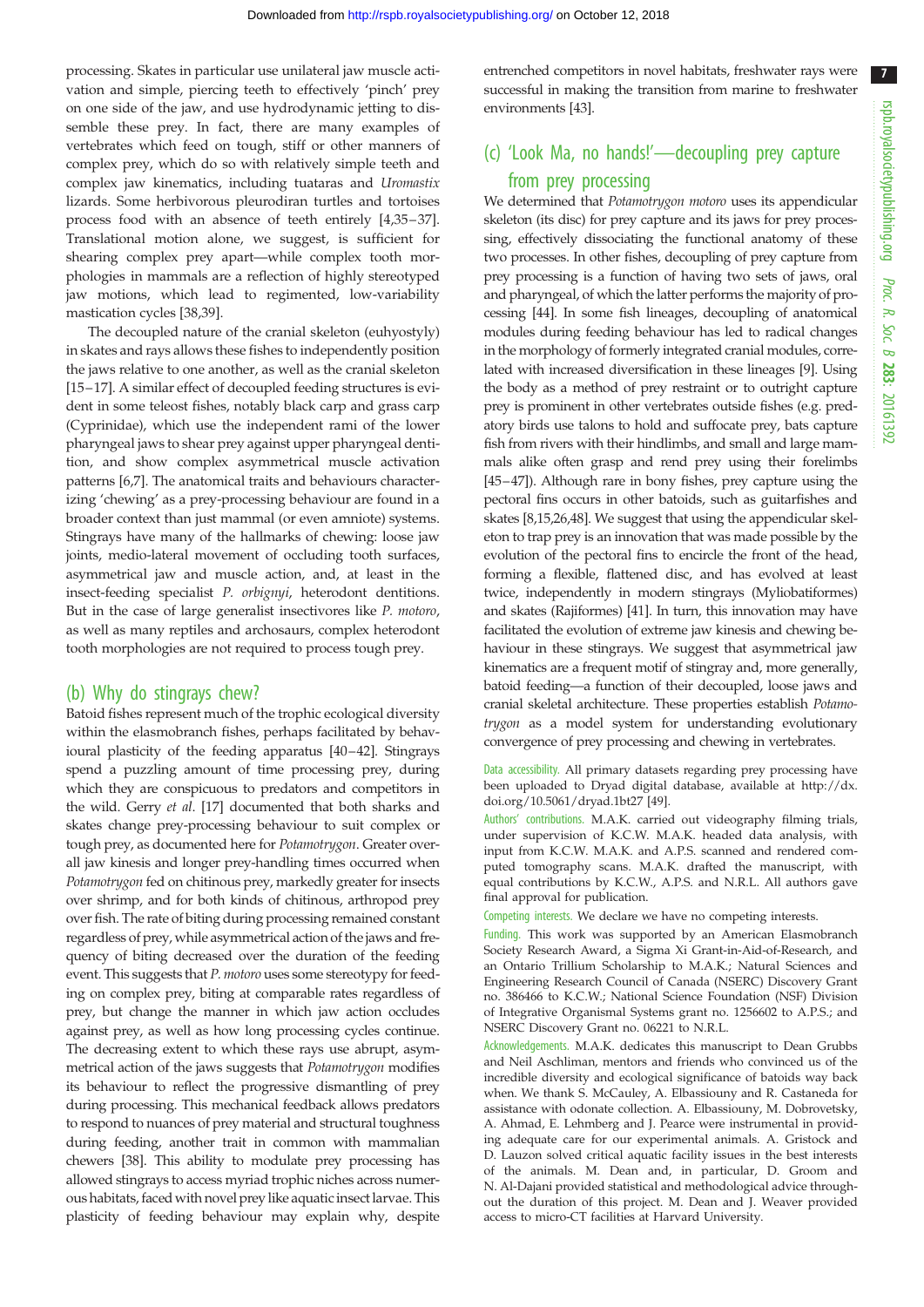## <span id="page-7-0"></span>**References**

- 1. Fänge R, Lundblad G, Lind J, Slettengren K, 1979 Chitinolytic enzymes in the digestive system of marine fishes. Mar. Biol. 53, 317 – 321. [\(doi:10.](http://dx.doi.org/10.1007/BF00391614) [1007/BF00391614\)](http://dx.doi.org/10.1007/BF00391614)
- 2. Moore SJ, Sanson GD. 1995 A comparison of the molar efficiency of two insect-eating mammals. J. Zool. Lond. 235, 175– 192. ([doi:10.1111/j.1469-](http://dx.doi.org/10.1111/j.1469-7998.1995.tb05136.x) [7998.1995.tb05136.x\)](http://dx.doi.org/10.1111/j.1469-7998.1995.tb05136.x)
- 3. Evans AR, Sanson GD. 2003 The tooth of perfection: functional and spatial constraints on mammalian tooth shape. Biol. J. Linn. Soc. 78, 173– 191. [\(doi:10.1046/j.1095-8312.2003.00146.x](http://dx.doi.org/10.1046/j.1095-8312.2003.00146.x))
- 4. Reilly SM, McBrayer LD, White TD. 2001 Prey processing in amniotes: biomechanical and behavioral patterns of food reduction. Comp. Biochem. Physiol. A: Mol. Integr. Physiol.128, 397– 415. ([doi:10.1016/S1095-6433\(00\)00326-3\)](http://dx.doi.org/10.1016/S1095-6433(00)00326-3)
- 5. Lumsden AGS, Osborn JW. 1977 The evolution of chewing: a dentist's view of palaeontology. J. Dent. 5, 269– 287. ([doi:10.1016/0300-5712\(77\)90117-8\)](http://dx.doi.org/10.1016/0300-5712(77)90117-8)
- 6. Gidmark NJ, Tarrant JC, Brainerd EL. 2014 Convergence in morphology and masticatory function between the pharyngeal jaws of grass carp, Ctenopharyngodon idella, and oral jaws of amniote herbivores. J. Exp. Biol. 217, 1925 – 1932. [\(doi:10.1242/jeb.096248](http://dx.doi.org/10.1242/jeb.096248))
- 7. Gidmark NJ, Taylor C, LoPresti E, Brainerd EL. 2015 Functional morphology of durophagy in black carp, Mylopharyngodon piceus. J. Morphol. 276, 1422 – 1432. [\(doi:10.1002/jmor.20430](http://dx.doi.org/10.1002/jmor.20430))
- 8. Wilga CD, Maia A, Nauwelaerts S, Lauder GV. 2012 Prey handling using whole-body fluid dynamics in batoids. Zoology 115, 47 – 57. [\(doi:10.1016/j.zool.](http://dx.doi.org/10.1016/j.zool.2011.09.002) [2011.09.002\)](http://dx.doi.org/10.1016/j.zool.2011.09.002)
- 9. Collar DC, Wainwright PC, Alfaro ME, Revell LJ, Mehta RS. 2014 Biting disrupts integration to spur skull evolution in eels. Nat. Commun. 5, 5505. [\(doi:10.1038/ncomms6505\)](http://dx.doi.org/10.1038/ncomms6505)
- 10. Korff WL, Wainwright PC. 2004 Motor pattern control for increasing crushing force in the striped burrfish (Chilomycterus schoepfi). Zoology 107, 335– 346. ([doi:10.1016/j.zool.2004.09.001](http://dx.doi.org/10.1016/j.zool.2004.09.001))
- 11. Konow N, Camp AL, Sanford CP. 2008 Congruence between muscle activity and kinematics in a convergently derived prey-processing behavior. Int. Comp. Biol. 48, 246 – 260. [\(doi:10.1093/icb/icn045\)](http://dx.doi.org/10.1093/icb/icn045)
- 12. Kolmann MA, Huber DR, Motta PJ, Grubbs RD. 2015 Feeding biomechanics of the cownose ray, Rhinoptera bonasus, over ontogeny. J. Anat. 227, 341– 351. ([doi:10.1111/joa.12342\)](http://dx.doi.org/10.1111/joa.12342)
- 13. Ramsay JB, Wilga CD. 2007 Morphology and mechanics of the teeth and jaws of white-spotted bamboo sharks (Chiloscyllium plagiosum). J. Morphol. 268, 664 – 682. ([doi:10.1002/](http://dx.doi.org/10.1002/jmor.10530) [jmor.10530](http://dx.doi.org/10.1002/jmor.10530))
- 14. Dean MN, Ramsay JB, Schaefer JT. 2008 Tooth reorientation affects tooth function during prey processing and tooth ontogeny in the lesser electric ray, Narcine brasiliensis. Zoology 111, 123 – 134. [\(doi:10.1016/j.zool.2007.05.004\)](http://dx.doi.org/10.1016/j.zool.2007.05.004)
- 15. Wilga CD, Motta PJ. 1998 Feeding mechanism of the Atlantic guitarfish Rhinobatos lentiginosus: modulation of kinematics and motor activity. J. Exp. Biol. 201, 3167 – 3184.
- 16. Dean MN, Motta PJ. 2004 Feeding behavior and kinematics of the lesser electric ray, Narcine brasiliensis. Zoology 107, 171– 189. [\(doi:10.1016/j.](http://dx.doi.org/10.1016/j.zool.2004.04.002) [zool.2004.04.002\)](http://dx.doi.org/10.1016/j.zool.2004.04.002)
- 17. Gerry SP, Summers AP, Wilga CD, Dean MN. 2010 Pairwise modulation of jaw muscle activity in two species of elasmobranchs. Biol. J. Linn. Soc. 281,  $282 - 292$ .
- 18. Herring SW. 1993 Functional morphology of mammalian mastication. Am. Zool. 33, 289 – 299. [\(doi:10.1093/icb/33.3.289\)](http://dx.doi.org/10.1093/icb/33.3.289)
- 19. Lovejoy NR, Albert JS, Crampton WG. 2006 Miocene marine incursions and marine/freshwater transitions: evidence from Neotropical fishes. J. South Am. Earth Sci. 21, 5– 13. ([doi:10.1016/j.](http://dx.doi.org/10.1016/j.jsames.2005.07.009) [jsames.2005.07.009\)](http://dx.doi.org/10.1016/j.jsames.2005.07.009)
- 20. Lonardoni AP, Goulart E, de Oliveira EF, Abelha MCF. 2006 Hábitos alimentares e sobreposição trófica das raias Potamotrygon falkneri e Potamotrygon motoro (Chondrichthyes, Potamotrygonidae) na planície alagável do alto Rio Paraná, Brasil. Acta Scientiarum 28, 195– 202.
- 21. Silva TB, Uieda VS. 2007 Preliminary data on the feeding habits of the freshwater stingrays Potamotrygon falkneri and Potamotrygon motoro (Potamotrygonidae) from the Upper Parana River basin, Brazil. Biota Neotropica 7, 221– 226. [\(doi:10.](http://dx.doi.org/10.1590/S1676-06032007000100027) [1590/S1676-06032007000100027](http://dx.doi.org/10.1590/S1676-06032007000100027))
- 22. Almeida MPD, Lins PMDO, Charvet-Almeida P, Barthem RB. 2010 Diet of the freshwater stingray Potamotrygon motoro (Chondrichthyes: Potamotrygonidae) on Marajó Island (Pará, Brazil). Braz. J. Biol. 70, 155– 162. ([doi:10.1590/S1519-](http://dx.doi.org/10.1590/S1519-69842010000100022) [69842010000100022](http://dx.doi.org/10.1590/S1519-69842010000100022))
- 23. Shibuya A, Araujo MLG, Zuanon JAS. 2009 Analysis of stomach contents of freshwater stingrays (Elasmobranchii, Potamotrygonidae) from the middle Negro River, Amazonas, Brazil. Pan-Am. J. Aquat. Sci. **4**, 466 - 475.
- 24. Vincent JFV, Wegst UGK. 2004 Design and mechanical properties of insect cuticle. Arthopod. Struct. Dev. 33, 187–199. ([doi:10.1016/j.asd.2004.05.006\)](http://dx.doi.org/10.1016/j.asd.2004.05.006)
- 25. Mills JR. 1972 Evolution of mastication. Proc. R. Soc. Med. 65, 392– 396.
- 26. Wilga CA, Stoehr AA, Duquette DC, Allen RM. 2012 Functional ecology of feeding in elasmobranchs. Environ. Biol. Fishes 95, 155– 167. [\(doi:10.1007/](http://dx.doi.org/10.1007/s10641-011-9781-7) [s10641-011-9781-7\)](http://dx.doi.org/10.1007/s10641-011-9781-7)
- 27. Bliese P. 2013 Multilevel modeling in R (2.5). See [http://cran.r-project.org/doc/contrib//Bliese\\_](http://cran.r-project.org/doc/contrib//Bliese_Multilevel.pdf) [Multilevel.pdf.](http://cran.r-project.org/doc/contrib//Bliese_Multilevel.pdf)
- 28. Macesic LJ, Mulvaney D, Blevins EL. 2013 Synchronized swimming: coordination of pelvic and pectoral fins during augmented punting by the freshwater stingray Potamotrygon orbignyi. J. Zool. 116, 144 – 150. [\(doi:10.1016/j.zool.2012.11.002\)](http://dx.doi.org/10.1016/j.zool.2012.11.002)
- 29. Evans AR, Sanson GD. 2005 Biomechanical properties of insects in relation to insectivory: cuticle thickness as an indicator of insect 'hardness' and 'intractability'. Aust. J. Zool. 53, 9 – 19. [\(doi:10.](http://dx.doi.org/10.1071/ZO04018) [1071/ZO04018\)](http://dx.doi.org/10.1071/ZO04018)
- 30. Menegaz RA, Baier DB, Metzger KA, Herring SW, Brainerd EL. 2015 XROMM analysis of tooth occlusion and temporomandibular joint kinematics during feeding in juvenile miniature pigs. J. Exp. Biol. 218, 2573 – 2584. [\(doi:10.1242/](http://dx.doi.org/10.1242/jeb.119438) [jeb.119438](http://dx.doi.org/10.1242/jeb.119438))
- 31. Oron U, Crompton AW. 1985 A cineradiographic and electromyographic study of mastication in Tenrec ecaudatus. J. Morphol. 185, 155 – 182. ([doi:10.](http://dx.doi.org/10.1002/jmor.1051850203) [1002/jmor.1051850203\)](http://dx.doi.org/10.1002/jmor.1051850203)
- 32. Freeman PW. 1972 Specialized insectivory: beetle-eating and moth-eating molossid bats. J. Mammal. Soc. 60, 467– 479. ([doi:10.2307/](http://dx.doi.org/10.2307/1380088) [1380088](http://dx.doi.org/10.2307/1380088))
- 33. Freeman PW. 1992 Canine teeth of bats (Microchiroptera): size, shape and role in crack propagation. Biol. J. Linn. Soc. 45, 97 – 115. [\(doi:10.](http://dx.doi.org/10.1111/j.1095-8312.1992.tb00634.x) [1111/j.1095-8312.1992.tb00634.x\)](http://dx.doi.org/10.1111/j.1095-8312.1992.tb00634.x)
- 34. Filho GR. 2006 Aspects of the taxonomy, diet, and reproduction of the freshwater ray Potamotrygon orbignyi from the Rio Paranã-Tocantins. Thesis, University of São Paulo, Brazil.
- 35. Gorniak GC, Rosenberg HI, Gans C. 1982 Mastication in the tuatara, Sphenodon punctatus (Reptilia: Rhynchocephalia): structure and activity of the motor system. J. Morphol. 171, 321– 353. [\(doi:10.](http://dx.doi.org/10.1002/jmor.1051710307) [1002/jmor.1051710307\)](http://dx.doi.org/10.1002/jmor.1051710307)
- 36. Schumacher GH. 1973 The head muscles and hyolaryngeal skeleton of turtles and crocodilians. Biol. Reptilia 4, 101– 200.
- 37. Bramble DM. 1978 Origin of the mammalian feeding complex: models and mechanisms. Paleobiology 4, 271– 301. ([doi:10.1017/](http://dx.doi.org/10.1017/S009483730000600X) [S009483730000600X](http://dx.doi.org/10.1017/S009483730000600X))
- 38. Ross CF, Eckhardt A, Herrel A, Hylander WL, Metzger KA, Schaerlaeken V, Washington RL, Williams SH. 2007 Modulation of intra-oral processing in mammals and lepidosaurs. Integr. Comp. Biol. 47, 118– 136. [\(doi:10.1093/icb/icm044\)](http://dx.doi.org/10.1093/icb/icm044)
- 39. Ungar PS. 2015 Mammalian dental function and wear: a review. Biosurf. Biotribol. 1, 25 – 41. [\(doi:10.](http://dx.doi.org/10.1016/j.bsbt.2014.12.001) [1016/j.bsbt.2014.12.001](http://dx.doi.org/10.1016/j.bsbt.2014.12.001))
- 40. Dean MN, Bizzarro JJ, Summers AP. 2007 The evolution of cranial design, diet, and feeding mechanisms in batoid fishes. Integr. Comp. Biol. 47, 70– 81. [\(doi:10.1093/icb/icm034](http://dx.doi.org/10.1093/icb/icm034))
- 41. Aschliman NC, Nishida M, Inoue JG, Rosana KM, Naylor GJP. 2012 Body plan convergence in the evolution of skates and rays (Chondrichthyes: Batoidea). Mol. Phylogenet. Evol. 63, 28 – 42. [\(doi:10.1016/j.ympev.2011.12.](http://dx.doi.org/10.1016/j.ympev.2011.12.012) [012\)](http://dx.doi.org/10.1016/j.ympev.2011.12.012)
- 42. Jacobsen IP, Bennett MB. 2013 A comparative analysis of feeding and trophic level ecology in stingrays (Rajiformes; Myliobatoidei) and electric